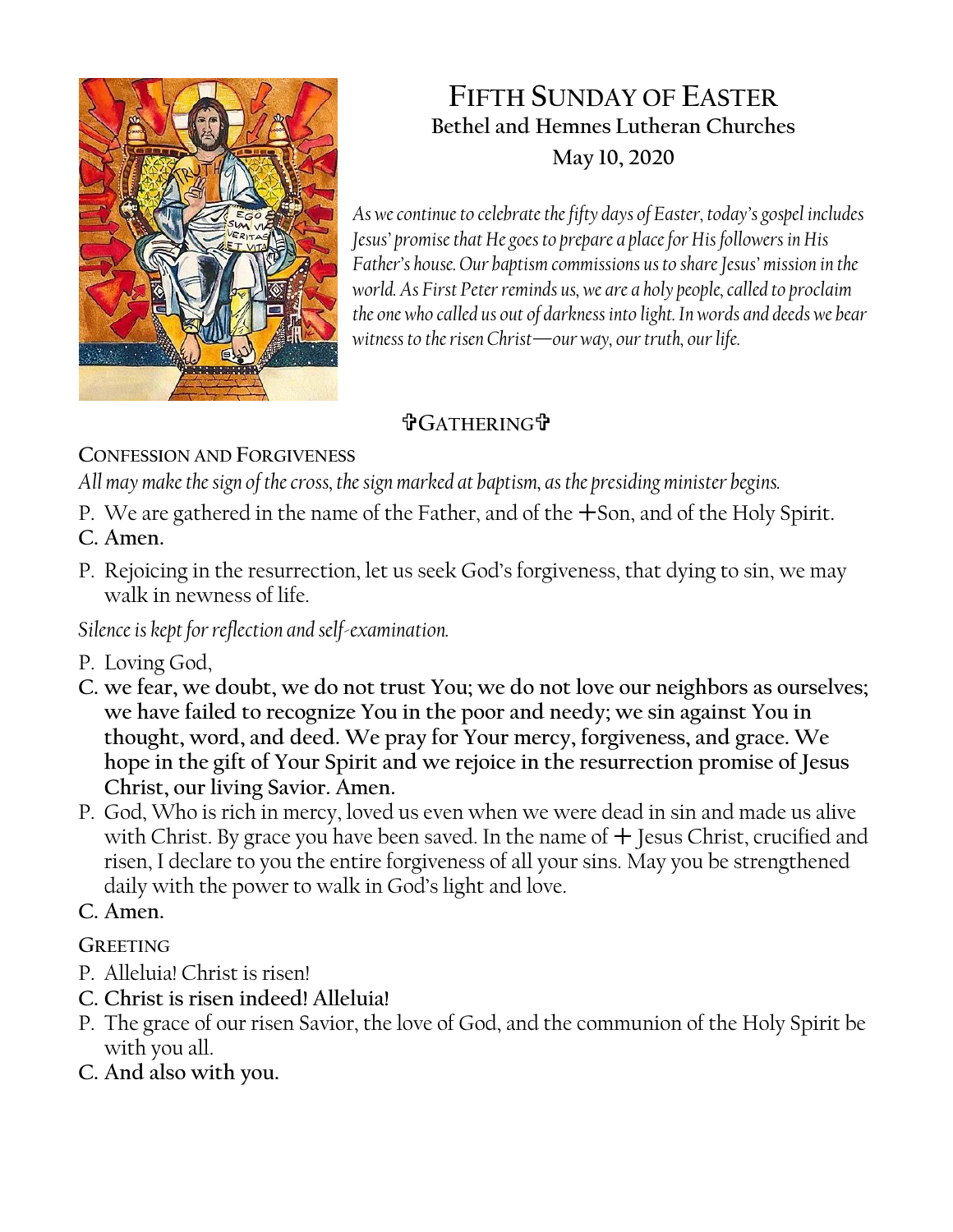**HYMN OF PRAISE** *This is the Feast of Victory for Our God*

- P. This is the feast of victory for our God. Alleluia
- **C. Worthy is Christ, the Lamb Who was slain, Whose blood set us free to be people of God. Power and riches and wisdom and strength, and honor and blessing and glory are His.**

**This is the feast of victory for our God. Alleluia.**

**Sing with all the people of God and join in the hymn of all creation. Blessing and honor and glory and might be to God and the Lamb forever. Amen.** 

**This is the feast of victory for our God, for the Lamb Who was slain has begun His reign. Alleluia. Alleluia!**

**PRAYER OF THE DAY**

- P. Almighty God, Your Son Jesus Christ is the way, the truth, and the life. Give us grace to love one another, to follow in the way of His commandments, and to share His risen life with all the world, for He lives and reigns with You and the Holy Spirit, one God, now and forever.
- C. **Amen**

## **WORD**

## **FIRST READING: Acts 7:55–60**

*Stephen was one of the seven men chosen by the apostles to serve tables so that the apostles could be free to serve the word (Acts 6:1-6). Stephen does more than distribute food, however. For his preaching of God's word, he becomes the first martyr of the faith.*

But filled with the Holy Spirit, [Stephen] gazed into heaven and saw the glory of God and Jesus standing at the right hand of God. <sup>56</sup>Look, he said, "I see the heavens opened and the Son of Man standing at the right hand of God!" <sup>57</sup>But they covered their ears, and with a loud shout all rushed together against him. <sup>58</sup>Then they dragged him out of the city and began to stone him; and the witnesses laid their coats at the feet of a young man named Saul. <sup>59</sup>While they were stoning Stephen, he prayed, "Lord Jesus, receive my spirit." <sup>60</sup>Then he knelt down and cried out in a loud voice, "Lord, do not hold this sin against them." When he had said this, he died.

The Word of the Lord. **Thanks be to God.**

## **Psalm 31:1–5, 15–16**

In you, O LORD, have I taken refuge; let me never be put to shame; deliver me in Your righteousness.

**2 Incline Your ear to me; make haste to deliver me.**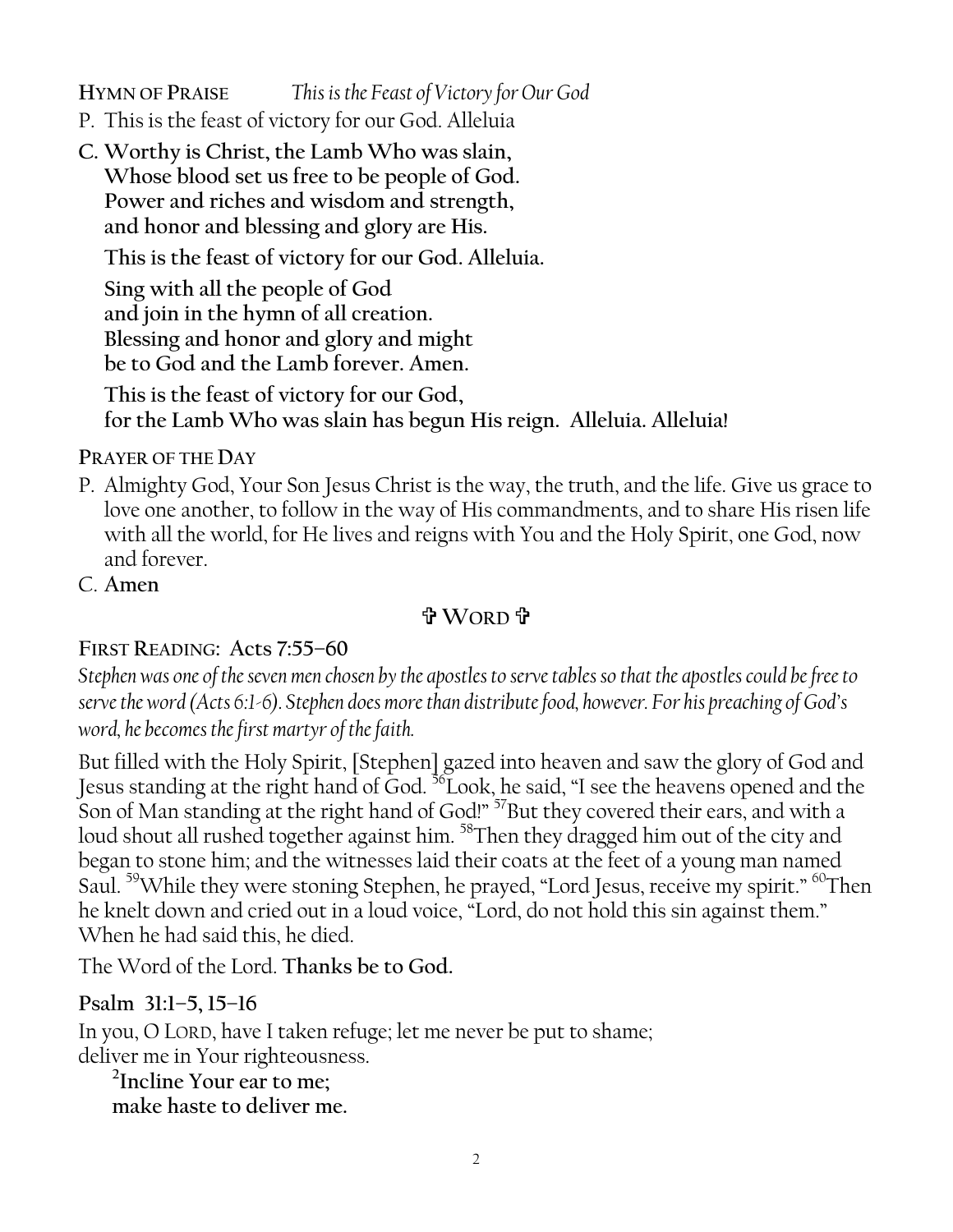$^3$ Be my strong rock, a castle to keep me safe, for You are my crag and my stronghold; for the sake of Your name, lead me and guide me. **<sup>4</sup>Take me out of the net that they have secretly set for me,**

## **for You are my tower of strength.**

<sup>5</sup>Into Your hands I commend my spirit,

for You have redeemed me, O LORD, O God of truth.

## **<sup>15</sup>My times are in Your hand;**

**rescue me from the hand of my enemies, and from those who persecute me.** <sup>16</sup>Make Your face to shine upon Your servant, and in Your lovingkindness save me."

### **SECOND READING: 1 Peter 2:2–10**

*Christ is the cornerstone of God's saving work and the foundation of our lives. We are God's chosen, holy people who continuously celebrate and declare the mercy of God we experience through Jesus Christ.*

 $2$ Like newborn infants, long for the pure, spiritual milk, so that by it you may grow into salvation  $-$  <sup>3</sup>if indeed you have tasted that the Lord is good. <sup>4</sup>Come to Him, a living stone, though rejected by mortals yet chosen and precious in God's sight, and  $5$ like living stones, let yourselves be built into a spiritual house, to be a holy priesthood, to offer spiritual sacrifices acceptable to God through Jesus Christ. For it stands in scripture:

"See, I am laying in Zion a stone,

a cornerstone chosen and precious;

and whoever believes in Him will not be put to shame."

 $7$ To you then who believe, He is precious; but for those who do not believe,

"The stone that the builders rejected

has become the very head of the corner,"

## 8 and

"A stone that makes them stumble,

and a rock that makes them fall."

They stumble because they disobey the word, as they were destined to do.

 $^9$ But you are a chosen race, a royal priesthood, a holy nation, God's own people, in order that you may proclaim the mighty acts of Him who called you out of darkness into His marvelous light.

Once you were not a people,

but now you are God's people;

once you had not received mercy,

but now you have received mercy.

The Word of the Lord.

**Thanks be to God.**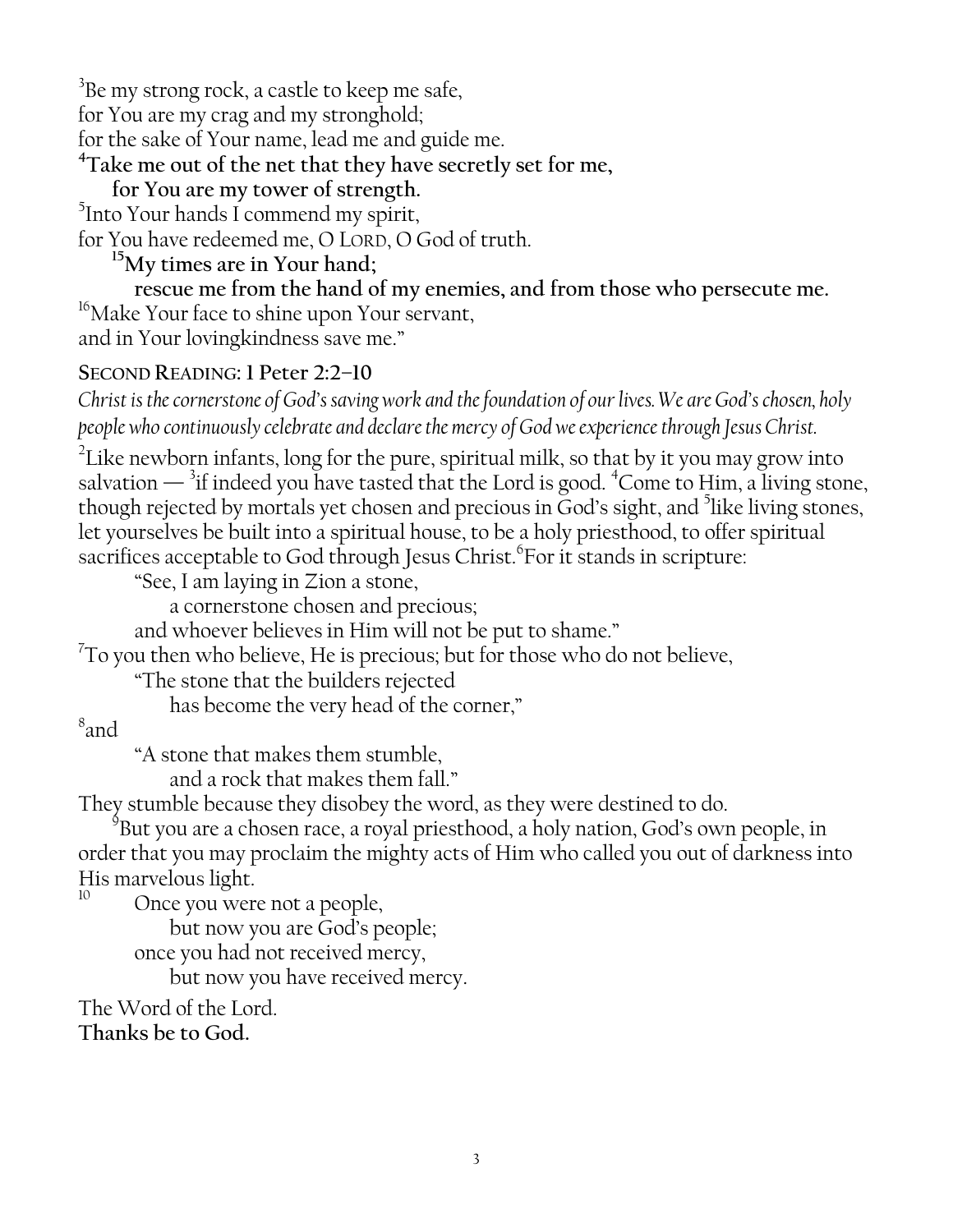#### **GOSPEL ACCLAMATION**

Hallelujah! Jesus lives! He is now the Living One; From the gloomy halls of death Christ, the Conqueror, has gone, Bright forerunner to the skies of His people, yet to rise.

### **HOLY GOSPEL**: **John 14:1–14**

*On the night that He is to be arrested, Jesus shares final words with His disciples. As the one through whom God is known, He promises to go before them and act on their behalf.*

## **C.** *(spoken)* **Glory to you, O Lord.**

[Jesus said to the disciples:] "Do not let your hearts be troubled. Believe in God, believe also in Me.  $^{2}$ In My Father's house there are many dwelling places. If it were not so, would I have told you that I go to prepare a place for you? <sup>3</sup>And if I go and prepare a place for you, I will come again and will take you to Myself, so that where I am, there you may be also. <sup>4</sup>And you know the way to the place where I am going." <sup>5</sup>Thomas said to Him, "Lord, we do not know where You are going. How can we know the way?" 6 Jesus said to him, "I AM the way, and the truth, and the life. No one comes to the Father except through Me.  $^7$ If you know Me, you will know My Father also. From now on you do know Him and have seen Him."

 $^8$ Philip said to Him, "Lord, show us the Father, and we will be satisfied."  $^9$ Jesus said to him, "Have I been with you all this time, Philip, and you still do not know Me? Whoever has seen Me has seen the Father. How can you say, 'Show us the Father'? <sup>10</sup>Do you not believe that I am in the Father and the Father is in Me? The words that I say to you I do not speak on My own; but the Father who dwells in Me does His works. <sup>11</sup>Believe Me that I am in the Father and the Father is in Me; but if you do not, then believe Me because of the works themselves. <sup>12</sup>Very truly, I tell you, the one who believes in Me will also do the works that I do and, in fact, will do greater works than these, because I am going to the Father. <sup>13</sup>I will do whatever you ask in My name, so that the Father may be glorified in the Son. <sup>14</sup>If in My name you ask Me for anything, I will do it."

P. The Gospel of the Lord.

#### **GOSPEL RESPONSE**

Hallelujah! Jesus lives! Praise Him, ransomed of the earth. Praise Him in a nobler song, Cherubim of heav'nly birth. Praise the victor King, Whose sway sin and death and hell obey

**SERMON**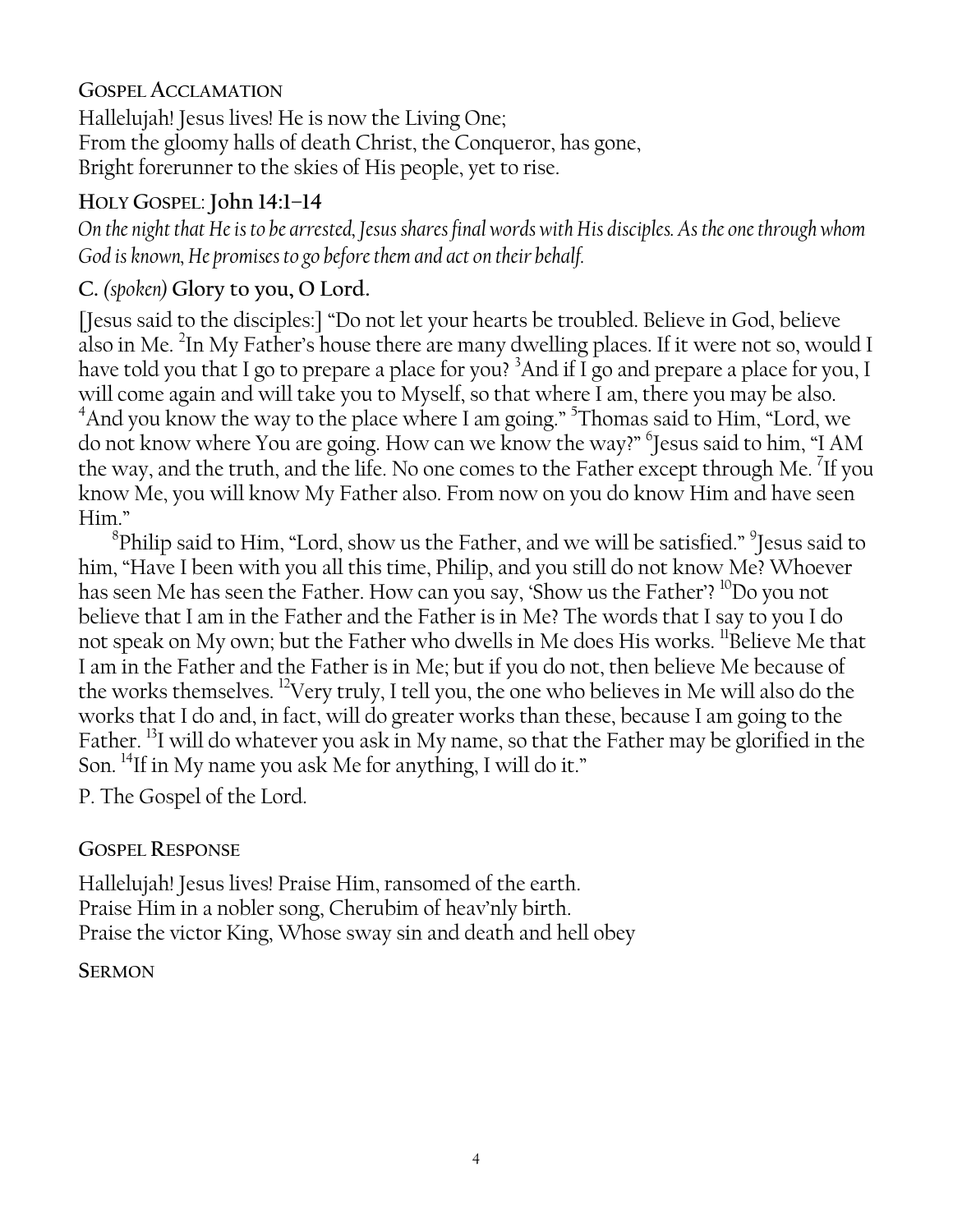# **HYMN OF THE DAY** *You Are the Way* .



#### **THE APOSTLES' CREED**

I believe in God, the Father almighty,

creator of heaven and earth.

I believe in Jesus Christ, His only Son, our Lord.

He was conceived by the power of the Holy Spirit

and born of the virgin Mary.

He suffered under Pontius Pilate, was crucified, died, and was buried.

He descended into hell.

On the third day He rose again.

He ascended into heaven,

and is seated at the right hand of the Father.

He will come again to judge the living and the dead.

I believe in the Holy Spirit,

the holy catholic Church, the communion of saints,

the forgiveness of sins, the resurrection of the body,

and the life everlasting. Amen

#### **PRAYER**

#### **OFFERING**

*If you have not signed up for electronic giving, you can mail your offering in to Bethel (P.O. Box 126, Porter, 56280), you may drop it in the offering box at the church, or you may make your offering online at our website [\(www.bethelofporter.com\)](http://www.bethelofporter.com/).* 

**OFFERTORY** *He Is Arisen, Glorious Word*

He is arisen! Glorious Word! Now reconciled is God, my Lord; the gates of heav'n are open. My Jesus rose triumphantly, and Satan's arrows broken lie, destroyed hell's fiercest weapon. Oh, hear, what cheer! Christ victorious, rising glorious, life is giving. He was dead, but now is living!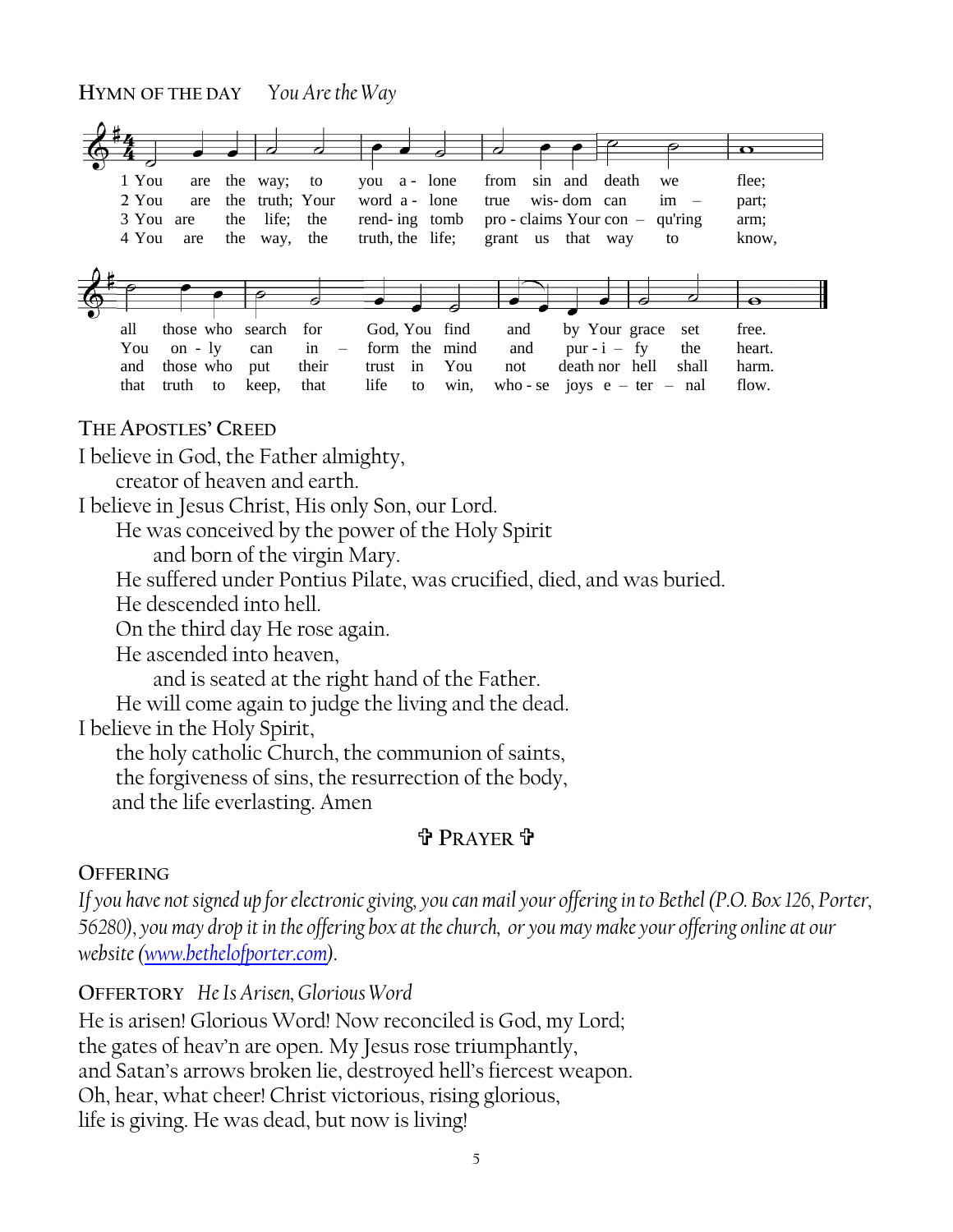## **OFFERTORY PRAYER**

- P. Blessed are You, O God, ruler of heaven and earth.
- **C.Day by day You shower us with blessings. As You raised us to new life in Christ, give us glad and generous hearts, ready to praise You and to respond to those in need through Jesus Christ our Lord. Amen.**

## **PRAYERS OF THE PEOPLE**

Still worshiping from our homes, but with our hearts bonded into one and uplifted by the promised hope of healing and resurrection, we join the people of God in all times and places in praying for the church, the earth, the world, and all those in need. *A brief silence.*

Build us up, O God, that like living stones we embody the strength that only You can give. Feed all the baptized with Your word. Strengthen Your church as we proclaim Your love to a world in desperate need. Lord in Your mercy,

### **C. hear our prayer.**

Form us to be humble participants in Your complex creation. We praise Your power in evolving a magnificent earth, from flowering trees to tropical rainstorms, from black holes to beloved pets. Lead us to respect Your wondrous earth. Lord in Your mercy,

#### **C. hear our prayer.**

Assist the leaders of nations to find and follow Your ways of justice. Guide their way through the challenges of pandemic and poverty. Protect governors and legislators from sickness and burn-out. Despite our own considerable needs, keep us mindful of the needs of others, especially refugees and prisoners. Lord in Your mercy,

#### **C. hear our prayer.**

Accompany those who are sick, sorrowful, or confused. Comfort them in suffering, ease their distress, and carry their burdens, we pray especially for the family and friends of Bea Heise. We beg You to protect us from the coronavirus, and we pray especially for Merv, Emily, Dick, Angie, Shirley, and Lynette. Lord in Your mercy,

#### **C. hear our prayer.**

Sustain those who mother infants and children. Uphold the parents and grandparents who now must school their children. Provide enough food and resources for families. Bless the countless relatives, medical workers, and hospice volunteers who give to others mothering care. Embrace all for whom today's cultural celebration of mothers is difficult. Lord in Your mercy,

#### **C. hear our prayer.**

You call into Your brilliant light all who have died. We remember before You those like Stephen martyred for the faith, those struck down by the coronavirus, and especially Bea. Give us faith to take hold of Your promises and at the end, bring us all to You, who are our way, our truth, and our life. Lord in Your mercy,

**C. hear our prayer.**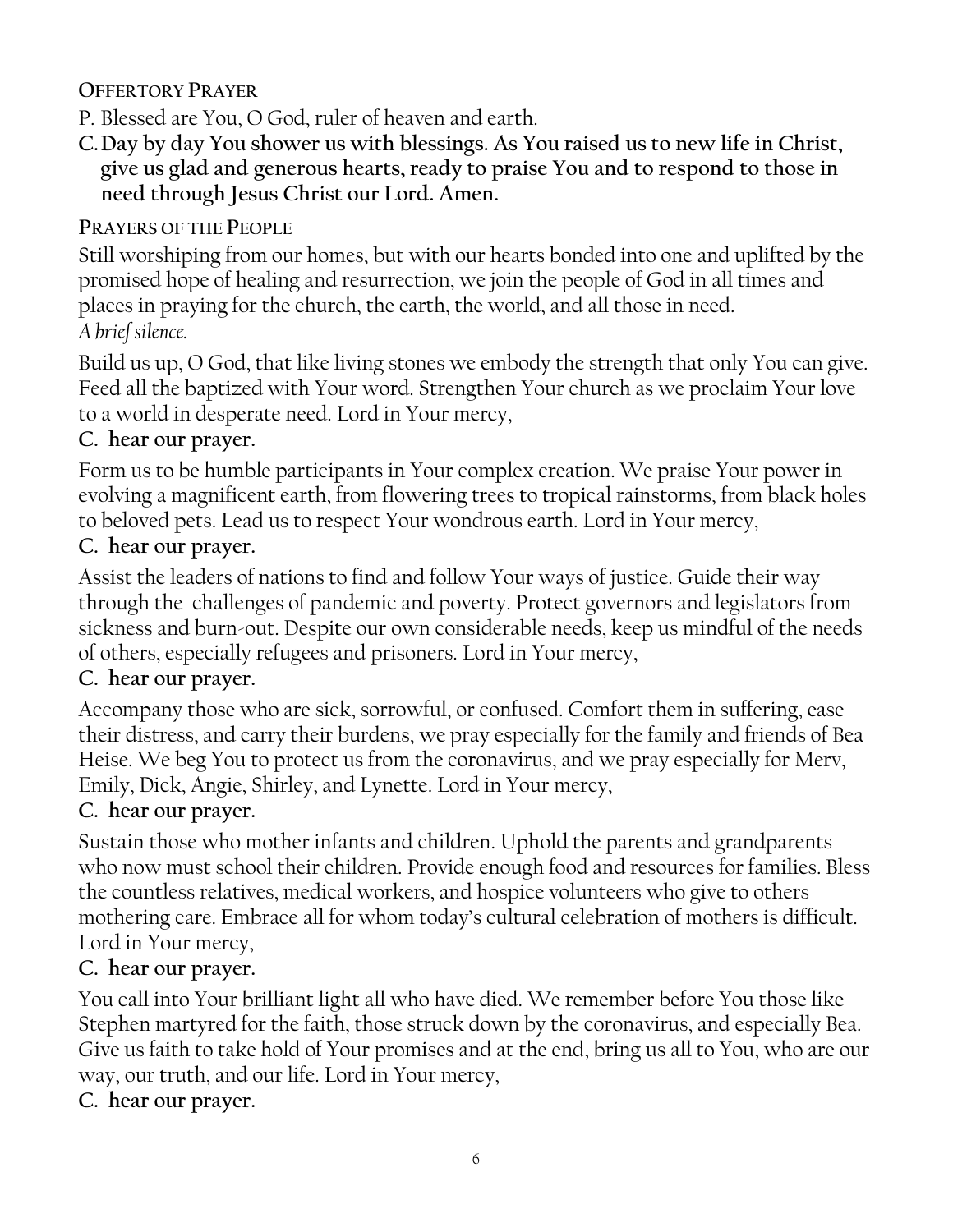Almighty God, You give us the joy of celebrating our Lord's resurrection. With bold confidence in Your love we place all for whom we pray into Your eternal care. Give us the joys of life in Your service, and bring us at last to the full joy of life eternal, through Jesus Christ, our Savior and Lord, Who lives and reigns with You and the Holy Spirit, one God, now and forever.

#### **C. Amen.**

### **THE LORD'S PRAYER**

Our Father, Who art in heaven, hallowed be Thy name, Thy kingdom come, Thy will be done, on earth as it is in heaven. Give us this day our daily bread; and forgive us our trespasses, as we forgive those who trespass against us; and lead us not into temptation, but deliver us from evil. For Thine is the kingdom, and the power, and the glory, forever and ever. Amen.

### **SENDING**

#### **BLESSING**

- P. The God of all grace, Who has called you to eternal glory in Christ, restore, support, strengthen, and  $+$  bless you by the power of the Holy Spirit, now and forever.
- C. Amen



2. He lives triumphant from the grave; He lives eternally to save; He lives exalted, throned above; He lives to rule His church in love.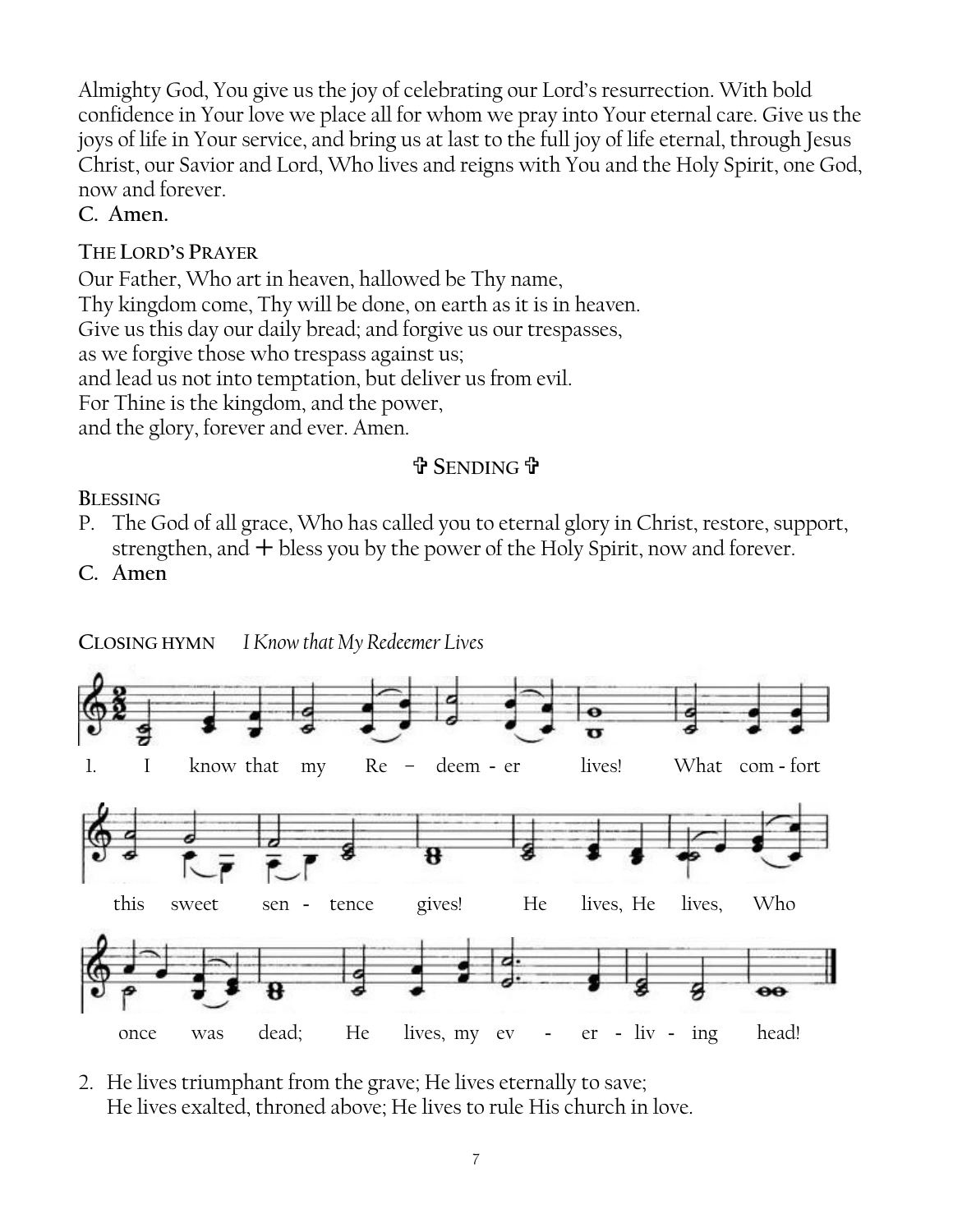- 3. He lives to silence all my fears; He lives to wipe away my tears; He lives to calm my troubled heart; He lives all blessing to impart.
- 4. He lives and grants me daily breath; He lives, and I shall conquer death; He lives my mansion to prepare; He lives to bring me safely there.
- 5. He lives, all glory to His name! He lives, my Savior, still the same; what joy this blest assurance gives: I know that my Redeemer lives!

#### **DISMISSAL**

- P. Christ is Risen!
- **C. He is Risen indeed!**
- P. Go in peace. Share the good news.
- **C. Thanks be to God. Alleluia, Alleluia**

#### **Those who Serve:**

**Ministers:** All the People of God **Presider:** Pastor Ellen Munter **Organist:** Lou Knutson **Reader:** Dan Dybsetter

#### **How to reach us:**

Church Office: 507-296-4658 Pastor's House: 507-296-4558 Pastor's Cell: 507-828-1000 (call or text) Pastor's email: pastormunter@gmail.com Bethel email: bethel@ bethelofporter.com Bethel web page: www.bethelofporter.com

#### **ANNOUNCEMENTS**

**Offering:** During this period of suspended in-person worship services, Bethel and Hemnes continue to have recurring expenses. Please remember to give financially to support the ministry of our congregations. For Bethel, you may mail your offering to the church office or give online at **<http://bit.ly/givebethel>**

May 3, 2020 General: \$9,294.63 (\$999.50 received through electronic giving) Includes: \$1,625.13 from Hemnes Lutheran Church.